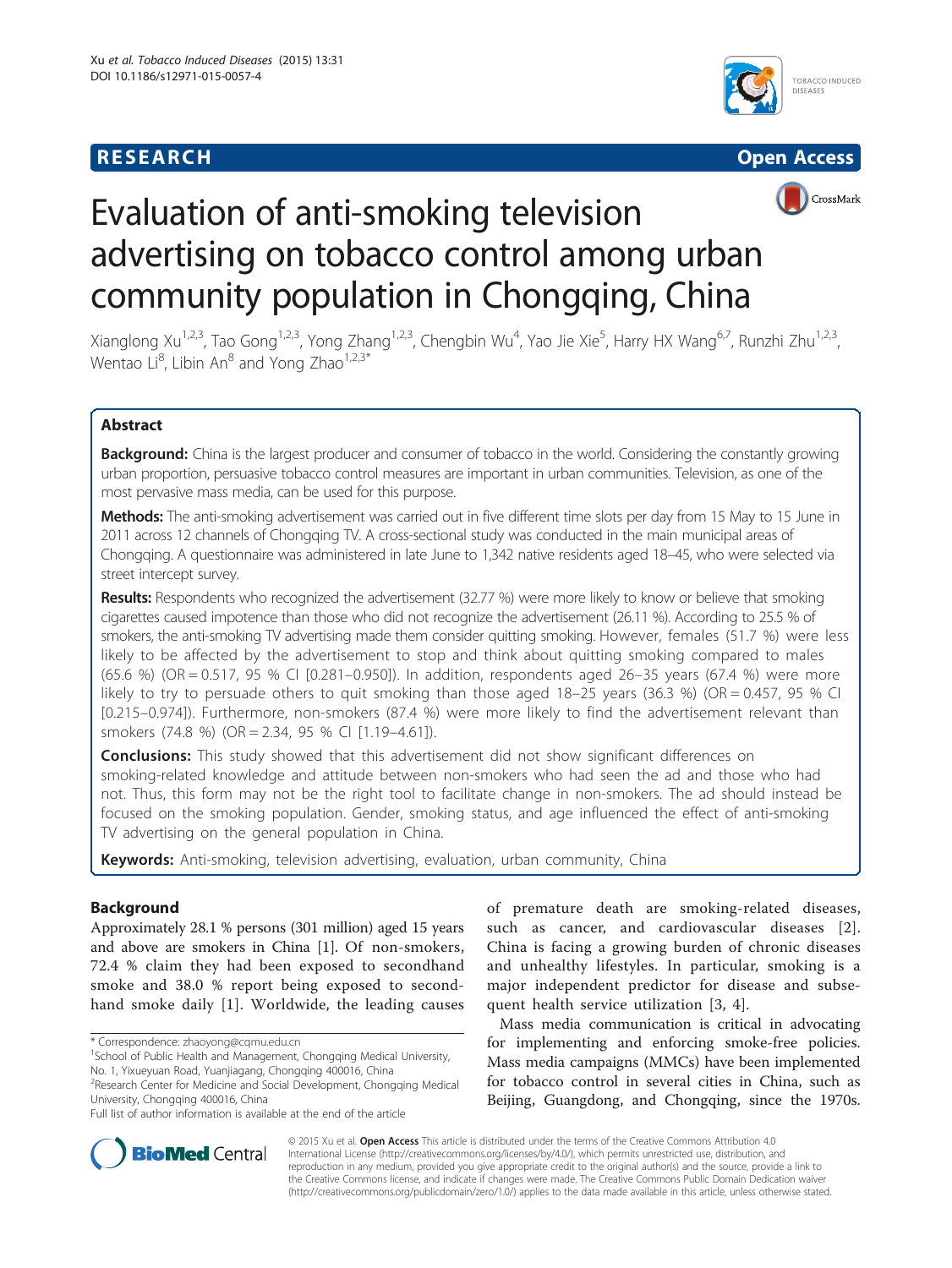Two 30-s ads were developed to convey the message that giving the gift of cigarettes equals giving the gift of illness and death. The ads were broadcasted on regional cable TV networks from December 2008 to February 2009 and on one national satellite channel in Guangdong province [[5](#page-11-0)]. Considering that China is a developing country, television is the generally accepted entertainment medium and is the most dominant medium in China. The number of subscribers of Cable TV reached 187.3 million and TV integrated coverage of the Chinese population reached 97.62 % as of 2010 [\[6](#page-11-0)]. However, very few anti-tobacco TV advertisements have aired in recent years despite the massive efforts of the Chinese government toward tobacco control. Studies have shown that tobaccocontrol mass media campaigns could encourage people to refrain from smoking [[7\]](#page-11-0). Previous research has shown that mass media anti-smoking campaign prompts help-seeking behaviors among individuals exposed to the advertisement, such as calling the smoking cessation hotline [\[8](#page-11-0)–[10](#page-11-0)], increased quitting intentions, increased cessation activity, and reduced smoking rates. MMCs increased the likelihood of tobacco control policy in prompting smokers to attempt quitting [[11](#page-11-0)]. With support from tobacco control policy enforcement, campaigns could have affected larger population coverage. Considering that China is the largest country that produces and consumes tobacco, the implementation of anti-smoking advertising is imperative. However, the effectiveness of the policy is dependent on the type and the intensity of the campaign [[12\]](#page-11-0). Current evaluation of the effectiveness of anti-tobacco MMCs mainly concentrates on the total population [[13\]](#page-11-0). Few studies have examined the memory recall and subsequent evaluation of antitobacco TV advertisements by the urban community population. Moreover, Western China lacks research evaluating the effectiveness of anti-smoking TV advertising.

The Chongqing Smoking and Health Association commissioned an advertisement entitled "An Invisible Killer in the Office," which was broadcasted daily from 15 May 2011 to 15 June 2011 in five different time slots across 12 TV channels, including the Chongqing Channel, news, and video channels. The advertisement intended to raise public awareness and motivate smokers to quit smoking. The advertisement highlighted severe consequences of exposure to secondhand smoke on colleagues and other non-smokers. The ad sought to discourage ex-smokers from smoking and to promote public awareness of the hazards of smoking, especially, passive smoking in the office. The evaluation intended to assess the reach, recall, and comprehension of campaign messages among the audience and to assess perceived impact of the messages on attitudes and likely future behaviors of people.

## Participants and methods Research method

This study adopted a post-campaign and street-intercept design. A post-campaign evaluation of the "Invisible Killer-Office Campaign" was conducted. The campaign featured a television advertisement adapted from an original 2007 campaign by the UK National Health Service [[14\]](#page-11-0). The campaign message was appraised as intended, as the vast majority of respondents said the ad was easy to understand, personally relevant, provided new information, and made them stop and think.

#### Ethical approval

The study protocol was approved by the Ethics Committee of Chongqing Medical University. All study participants gave informed written consent.

#### Population and sample

A questionnaire survey was administered in June 2011. Data were obtained from four districts (Yuzhong, Shapingba, Jiulongpo, and Nanan), which were randomly selected from nine urban districts of Chongqing in Western China by computer. Individual inclusion criteria included 1) aged 18–45 years at the time of the study, 2) lived in Chongqing City during the time of the study, and 3) residing in Chongqing for over six months prior to the study. In 1342 target interviewers, 19 persons denied answering any questions, and the preliminary response rate was 98.6 % (1323/1342). Among 1323 respondents, 1265 persons answered all questions, giving a final sample of 1265 in the analysis. Research participants consisted of 1,014 (80.16 %) males and 251 (19.84 %) females. According to [\[15](#page-11-0)], the prevalence rate of smoking in China is about 28.1 %. We set  $P = 0.3$ ;  $Q = 1 - P = 1 - 0.3 = 0.7$ ; margin of error  $d = 0.10P = 0.10 \times 0.30 = 0.03, Z_\alpha = 1.96$ . The sampling size is  $N = \frac{Z_a^2 \times pq}{d^2} = \frac{1.96^2 \times 0.3 \times 0.7}{0.03^2} = 897$ . The total sample size was 1265 in the survey.

#### Sampling framework

The following guidelines were implemented during the street intercept survey.

1. The entire geographical region of Chongqing needed to be accurate in the investigation. Considering all cities and towns in Chongqing, the survey areas were divided into four to six parts according to the geographical vicinity with certain socioeconomic characteristics of the communities, which can be set to one.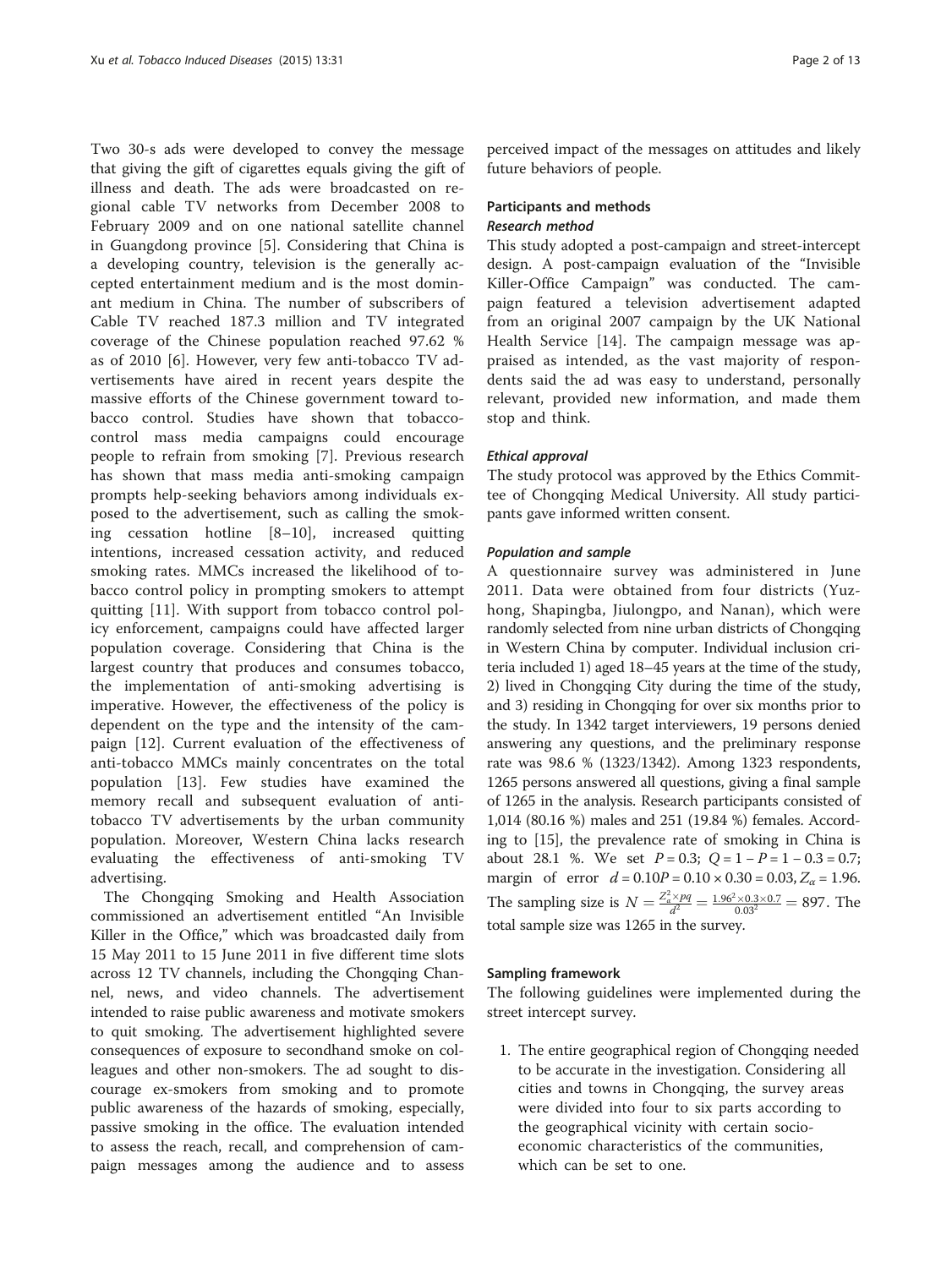- 2. At least one or two selected sites had a gathering of a large number of people in a short time in four to six communities, with respect to different characteristics. Through the above steps, we selected eight to twelve data collection sites from four to six communities. From two data collection sites from every community, we distributed the expected number of respondents.
- 3. In accordance with the procedure described above, we invited people to participate in the survey in each study site. We randomly selected four districts in Chongqing (Shapingba, South Bank, Yuzhong District, and Jiulongpo District). In each district, we chose two sites, namely the square (Three Gorges Square, Yangjiaping pedestrian street, Jiefangbei pedestrian street, Nanping walking street) and the university.

## **Ouestionnaire**

The questionnaire was translated from English to Chinese by a team named Applied Group of Translation whose members are college students, who were under the guidance of professional English teachers. The questionnaire was finalized after repeated discussions with experts and after pilot investigation. We modified the questionnaire according to the results of preliminary investigation, especially on the presentation of questions and further improved the answer options of the questions. The revised questionnaire had an acceptable level of face and content validity and readability. Demographic characteristics, namely, age, educational level, dwelling time (categorized as six months to one year and above one year) were assessed by self-reporting. However, trained investigators facilitated the answering of smoking-related knowledgeattitude-practice and knowledge and attitude about tobacco-related diseases, smoking cessation-related thoughts and practices, and past smoking practices. Education levels were categorized as primary school or below, junior middle school (basic education), senior high school (including vocational/technical secondary school and junior college, and secondary education), and senior college and university (higher education) or above. Age was categorized as 18–25 years, 26–35 years, and 36–45 years. The questionnaire items asked for respondent data on prevalence of cigarette and other tobacco use, initiation, susceptibility, perceptions, attitudes, smoking-related behaviors, exposure to secondhand smoke, anti-smoking TV advertisement, and basic demographic information. Current smokers included all patients smoking tobacco on a daily basis. We asked all respondents whether they had smoked cigarettes in their lifetime. A current smoker was defined as a person who smoked tobacco at the time of the interview. Recognizing the advertisement was defined based on the "yes" answer of respondents to "Recently, there was an ad on television in which we see a man smoking in his office

and the black cigarette smoke spreading everywhere. The ad has the following the campaign slogan, 'second hand smoke, invisible killer.' Have you seen this ad? [SHOW CARD WITH CAMPAIGN IMAGES]." To avoid interference knowledge of the effects of smoking and passive smoking, we measured if the respondent had seen the advertisement at the end of the questionnaire.

#### Effect measure of anti-smoking television advertising

This study measured the effects of an anti-smoking television advertisement. The participants were required to answer the following questions:

(1) Has the ad made you stop and think? (Yes/No); (2) Was the ad relevant to your life and you? (Yes/ No); (3) Has the ad provided new information to you? (Yes/No); (4) Has the ad made you concerned about the effects of your smoking on my health? (Yes/No) [Smokers only]; (5) Has the ad made you feel concern about the effects of your smoking on the health of the person around you? (Yes/No) [Smokers only]; (6) Have you said something about the ad or discussed the ad with others? (Yes/No); (7) Have you tried to persuade others to quit smoking? (Yes/No); (8) Have you thought of quitting smoking? (Yes/No) [Smokers only]; (9) Have you looked into ways to quit smoking? (Yes/No) [Smokers only]; (10) Have you made an attempt to quit smoking? (Yes/No) [Smokers only]; (11) Has the ad made you more likely to take steps to reduce your exposure to smoke from other person's cigarettes? (Yes/No) [Non-smokers only]; (12) Has the ad made you more likely to avoid exposing others to your cigarette smoking? (Yes/No) [Smokers only]; (13) Has the ad made you more likely to quit? (Yes/No) [Smokers only].

## Pilot test

The pilot test was conducted in a medical university. A total of 30 individuals participated in this pretest. We modified the questionnaire according to results of the pilot test, especially on the presentation of questions.

#### Survey implementation

During the actual data gathering, participants were selected at each survey site and were kindly approached to indicate their willingness to participate in the campaign. Persons who consented were shown the TV ad, "An Invisible Killer in the Office," and interviewed face to face by researchers to answer every item in the questionnaire. The interviewers read all the questions in the questionnaire to the respondents and marked answers as appropriate. Each interview lasted from 10 to 20 min.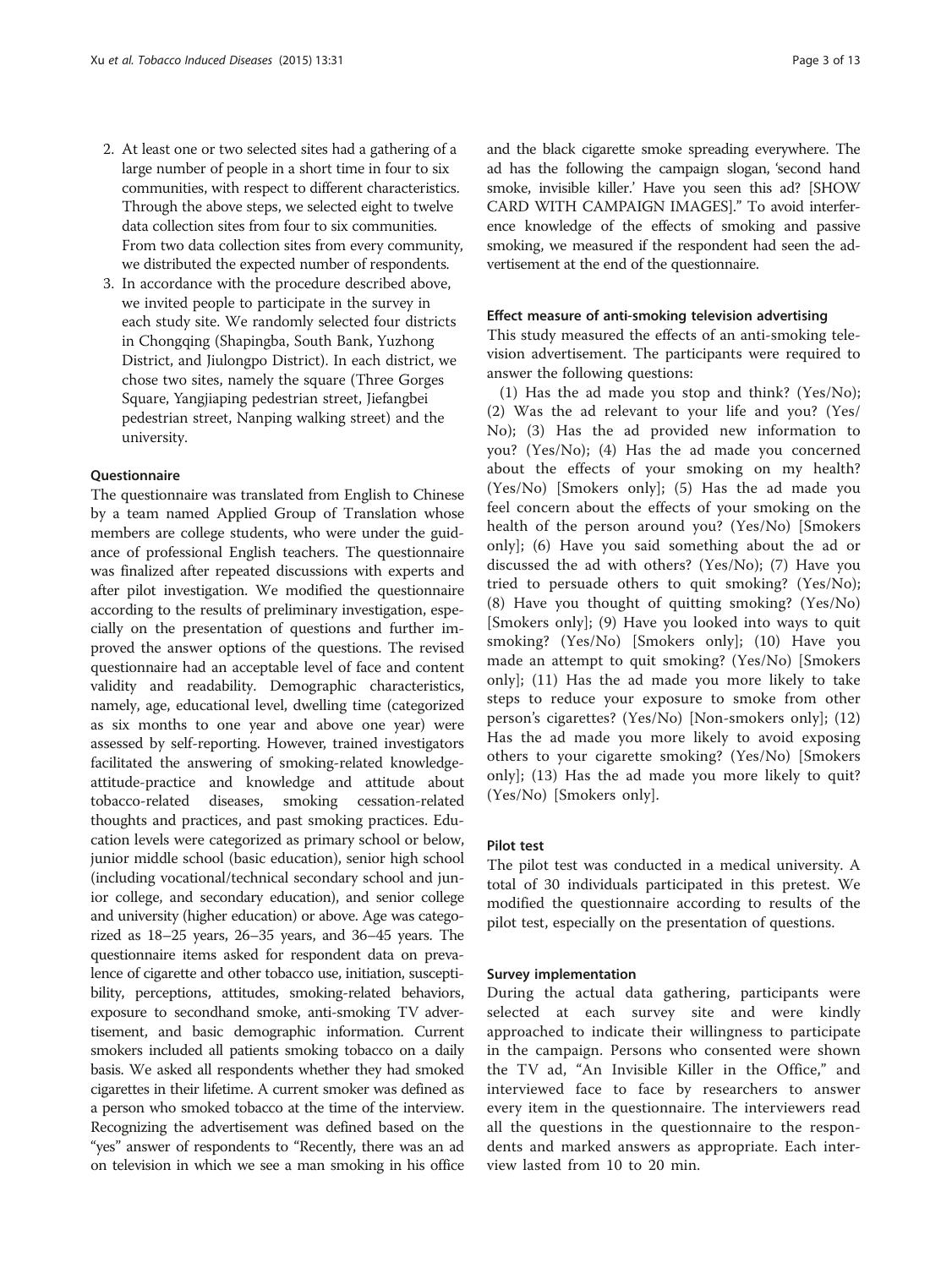#### Survey administration

The investigation was carried out after an explanation of the purpose of the research by investigators who had undergone standardized training and familiar with the objectives and methodology. Data collection at each site took place at multiple times (minimum twice a day) through the day and two interviewers stood separately at different points of the data collection site to get the most number and type of person. Interviews were conducted at predetermined and consistent times in the mornings, afternoons, and/or late evenings. Data collection spanned at least three to five days.

#### Respondent selection and interviewing

To be consistent on the invitation of persons to participate in the survey, interviewers approached every fifth adult who passed their way to participate in the survey. As long as the person looked like an adult, this person was approached. If the person was aged over 45 years old, a method described below was applied to determine eligibility for the survey and to discontinue the interview. Once every fifth person was approached, the interviewer must introduce him/her and the purpose of the research and seek their participation.

- a) If the person refused to participate, the interviewer thanked the person for his/her time and marked a note of the date, time, and reason for the refusal.
- b) If the person agreed to participate, the interviewer thanked the respondent, opened a fresh survey packet, and asked the person preliminary "screening" questions to ensure eligibility. This screening section include questions such as the person's age and place of residence.

## TV ad "An Invisible Killer in the Office [\[16](#page-11-0)]"

The advertisement was the same as Smoke-Free Guangzhou 2010, but without the last sentence on TV. "Secondhand smoking was harmful and neglected" was the theme of the propaganda, and was broadcasted as public service advertising. This advertisement aimed to teach people the dangers of smoking and smoking around others. "SHS Invisible Killer-Office" was developed from an original ad concept from the United Kingdom and depicted the effects of secondhand smoke on smokers and non-smokers in a typical office environment [[17\]](#page-11-0). Persons can watch the smokefree advertisement through the mobile phone of the client. The advertisement was also available via street LED to reach people in the community.

#### Key message

Secondhand smoke, the invisible killer, attacks the vital organs of everyone.

#### Time

The ad was 25 s long with the original Chinese text and speech.

## Details of the advertisement

The scene showed a manager smoking in his office. Everybody is busy working that they failed to notice they are exposed to secondhand smoking.

## **Transcript**

"Secondhand smoke attacks the vital organs of everyone who breathes it, increasing their chances of heart disease by a quarter, even if they've never smoked. The scariest thing is, you can't even see it; 85 % of secondhand smoke is invisible. Secondhand smoke: the invisible killer."

### Evaluation highlights

Nearly 1 in 4 (24 %) of the respondents recalled seeing the campaign. The campaign message was appraised as intended. The vast majority of respondents said that the ad was easy to understand, personally relevant, provided new information, and made them stop and think. The ad made both smokers and non-smokers more likely to take steps to reduce children's exposure to SHS exposure (91 % and 96 %, respectively). Meanwhile, 94 % of nonsmokers said that the ad made them more likely to protect themselves from SHS exposure. Over 80 % of smokers and non-smokers agreed that an indoor smokefree law would benefit public health and clients at indoor places had the right to breathe clean air. Moreover, 83 % of non-smokers and 64 % of smokers felt that indoor smoke-free laws would help smokers to quit [\[18](#page-11-0)].

#### Advertising schedule of "An Invisible Killer in the Office"

The advertisement entitled "An Invisible Killer in the Office," was broadcasted daily from 15 May 2011 to 15 June 2011 in five different time slots across 12 TV channels, including the Chongqing Channel, news, and video channels (see Table 1).

#### Data analysis

The data gathered from the questionnaires were doublechecked before data entry using Epi-data3.1 software. Data were meticulously sorted, cleaned, and analyzed using Statistical Analysis System software (version 9.1; SAS Institute, Cary, NC). Incomplete or missing data were excluded and all data entries were double-checked to prevent errors. Descriptive statistics were utilized in data analysis. Statistical tests included a two-sided test and statistical significance was considered at  $p < 0.05$ . In addition, logistic regression analysis was employed to evaluate the effect of TV advertisement on Chinese audience. Several factors were considered in the modeling of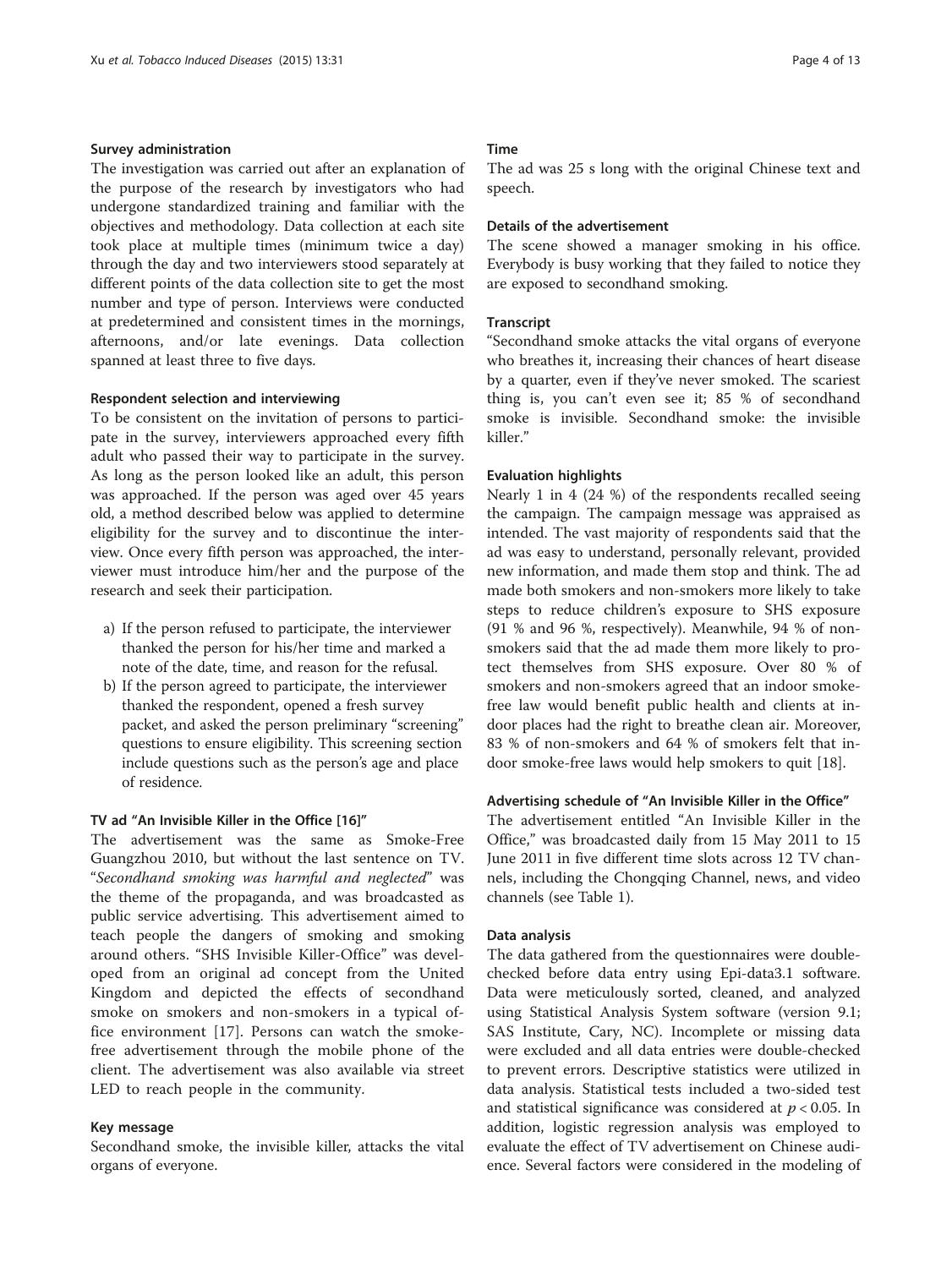| Channel                       | Number of advertising schedule | Schedule1 | Schedule2 | Schedule3 | Schedule 4 | Schedule5 |
|-------------------------------|--------------------------------|-----------|-----------|-----------|------------|-----------|
| CQTV (news)                   | 5                              | 11:28     | 14:17     | 16:57     | 22:28      | 00:33     |
| CQTV (television)             | 5                              | 07:36     | 13:05     | 17:58     | 21:16      | 00:58     |
| CQTV (city)                   | 5                              | 07:55     | 09:20     | 17:49     | 19:49      | 21:49     |
| CQTV(entertainment)           | 5                              | 09:24     | 16:26     | 19:26     | 20:56      | 22:52     |
| CQTV (public)                 | 5                              | 09:35     | 11:23     | 14:10     | 20:00      | 21:00     |
| CQTV (science and education)  | 5                              | 09:00     | 10:30     | 13:50     | 17:00      | 20:10     |
| CQTV (fashion)                | 5                              | 08:55     | 17:00     | 00:14     | 00:46      | 02:07     |
| CQTV (life)                   | 5                              | 08:58     | 15:55     | 17:53     | 00:24      | 01:25     |
| iTV quide channel             | 5                              | 12:36     | 17:11     | 18:06     | 20:09      | 21:20     |
| Digital charm fashion channel | 5                              | 07:35     | 11:58     | 12:50     | 14:27      | 19:52     |
| Digital acrobatic channel     | 5                              | 12:41     | 15:38     | 17:38     | 20:58      | 23:38     |
| Digital new financial channel | 5                              | 10:20     | 11:58     | 17:58     | 20:58      | 00:58     |

**Table 1** Advertising schedule of "An Invisible Killer in the Office"

advertisement effect measures, namely, "age," "gender," "smoking status," "attitude toward the regulation prohibiting smoking in public places and the workplace," "educational level," and "duration of residency in Chongqing." Five advertisement effect measures are "The ad made me stop and think (recorded into two categories:  $1 = "Yes"$  and  $0 = "No"$ ," "The ad was relevant to my life and me (recorded into two categories:  $1 = "Yes"$  and  $0 = "No", "Discuss the ad with others (recorded into$ two categories:  $1 = "Yes"$  and  $0 = "No"$ ," and "Try to persuade others to quit smoking (recorded into two categories:  $1 = "Yes"$  and  $0 = "No"$ ." The threshold for statistical significance was established at the 0.05 level in the logistic regression.

## Results

## Characteristics of study participants

A total of 1014 (80.2 %) eligible respondents were males. The audience rating of the advertisement entitled "An Invisible Killer in the Office" was 23 %. Significant differences with respect to education level were observed among 238 (18.8 %) individuals who reported seeing the advertisement and among 1027 (81.2 %) participants who said that they did not see the advertisement. More than 90 % of respondents were against smoking in public places. Table [2](#page-5-0) shows the demographic characteristics of the research participants.

## Contact with media and exposure to tobacco control advertisements

In one month immediately preceding the survey, respondents were exposed to advertisements about smoking and health as well as other ads that encouraged quitting on radio (24.0 %), outdoor advertisements or posters (42.9 %), newspapers or magazines/journals (45.4 %), indoor LED screens (48.9 %), mobile TV (55.3 %), and television (65.2 %). However, 69.3 % of respondents claimed not hearing anything about tobacco control advertisements on the radio and 52.2 % reported not seeing any advertisement in newspapers, magazines, and journals about smoking control. Evidently, respondents were more likely to have noticed tobacco control advertisements on television (65.2 %) and mobile TV (55.3 %) than in other media. Moreover, 63.0 % of interviewers claimed receiving messages via their mobile phones every day. (Refer to Table [3.](#page-5-0))

## Effect of advertisement, "An Invisible Killer in the Office," on urban community population

The advertisement reported that 61.7 % of respondents started to think about quitting smoking. More than 70 % believed that "The ad was relevant to my life and me." The ad provided new information to 77.5 % of smokers, 77.2 % of non-smokers, and 77.3 % of the total sample. The advertisement resulted in smokers being concerned about the effects of smoking on their health (81.1 %) and on the health of the person around them (80.2 %), such as families, friends, and colleagues. However, only 39.8 % of smokers thought about quitting because of the advertisement. Table [4](#page-6-0) summarizes the responses.

## Comparison of anti- tobacco TV advertisement effect on smoking-related knowledge between smokers and nonsmokers

The perception of the dangers of cigarette use indicated differences between participants who saw the advertisement and those who did not. The breakdown is as follows: smoking cigarettes causes lung diseases (98.3 % vs. 96.0 %), exposing to secondhand smoke causes lung cancer in non-smokers (87.4 % vs. 78.0 %) and in children (87.8 % vs. 79.8 %), smoking causes heart diseases (47.5 % vs. 45.4 %), stroke (27.3 % vs. 27.5 %), and impotence (32.8 % vs. 26.1 %). (Refer to Table [5](#page-7-0).).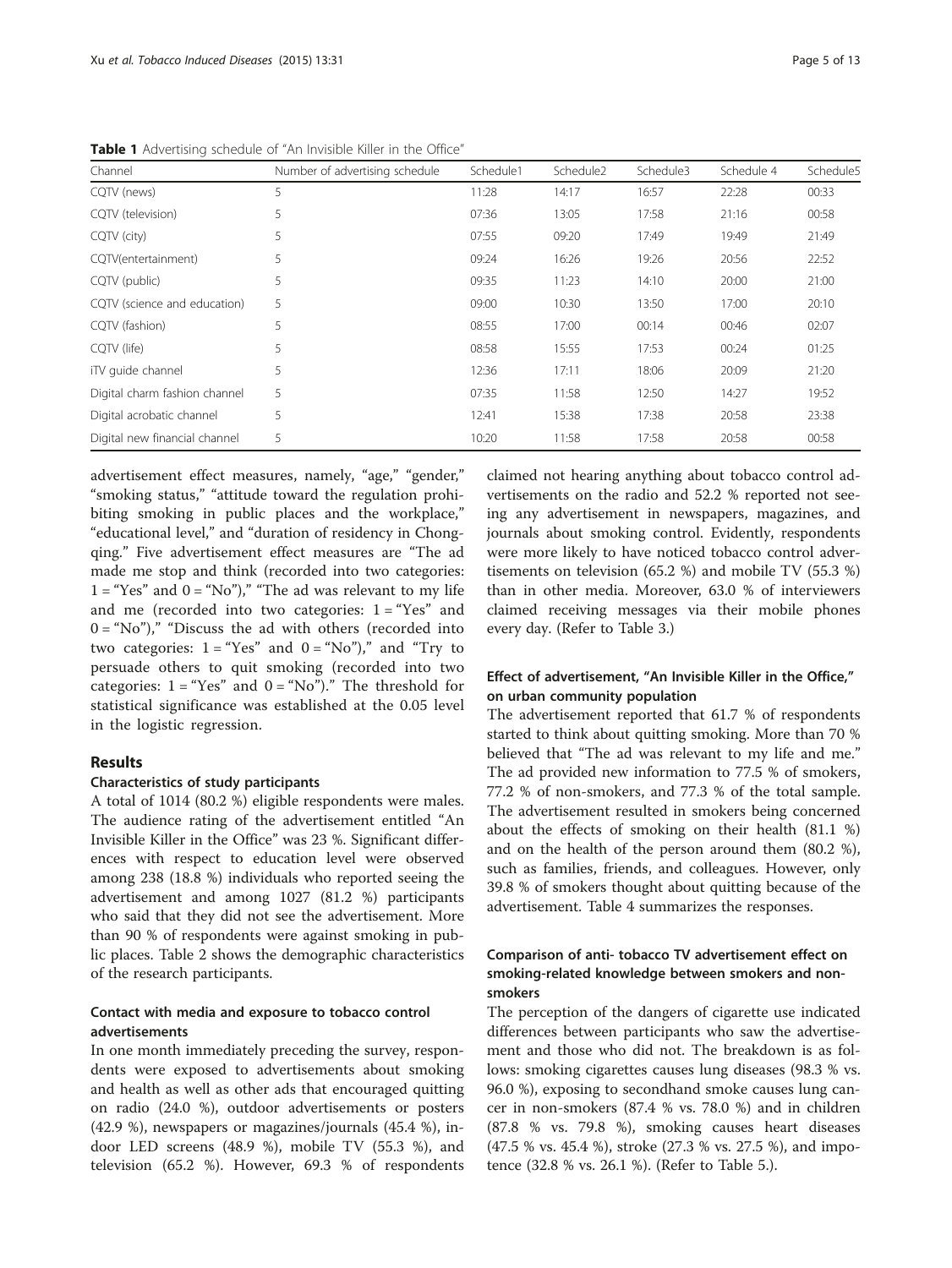| Variables                                              | Seen the advertisement entitled "An Invisible Killer in the Office" | Statistical tests |                                |
|--------------------------------------------------------|---------------------------------------------------------------------|-------------------|--------------------------------|
|                                                        | YES (%)                                                             | NO (%)            |                                |
| Gender                                                 |                                                                     |                   |                                |
| Male                                                   | 180 (75.6)                                                          | 834 (81.2)        | $\chi^2$ = 3.7788, p = 0.0519  |
| Female                                                 | 58 (24.4)                                                           | 193 (18.8)        |                                |
| Age                                                    |                                                                     |                   |                                |
| 18-25 years                                            | 146(61.3)                                                           | 689 (67.1)        | $\chi^2$ = 5.2799, p = 0.0714  |
| $26 - 35$ years                                        | 49 (20.6)                                                           | 209 (20.4)        |                                |
| $36-45$ years                                          | 43 (18.1)                                                           | 129 (12.6)        |                                |
| Education level                                        |                                                                     |                   |                                |
| Basic education                                        | 25(10.5)                                                            | 64(6.2)           | $\chi^2$ = 17.4428, p = 0.0002 |
| Secondary education                                    | 113(47.5)                                                           | 384 (37.4)        |                                |
| Higher education                                       | 100(42.0)                                                           | 579 (56.4)        |                                |
| Smoking status                                         |                                                                     |                   |                                |
| Smoking                                                | 111(46.6)                                                           | 425 (41.4)        | $\chi^2$ = 2.1860, p = 0.1393  |
| Non-smoking                                            | 127 (53.4)                                                          | 602 (58.6)        |                                |
| Attitude to the regulation of smoking in public places |                                                                     |                   |                                |
| Support the regulation of smoking in public places     | 14(5.9)                                                             | 45 (4.38)         | $\chi^2$ = 0.9786, p = 0.3225  |
| Oppose the regulation of smoking in public places      | 224 (94.1)                                                          | 982 (95.6)        |                                |

<span id="page-5-0"></span>**Table 2** Characteristics of the study participants, Chongqing, China, 2011 ( $n = 1,265$ )

Note: Education level was categorized as ≤ primary school, junior middle school (basic education), ≥ senior high school (including vocational/technical, secondary school, and junior college), (secondary education) and ≥ senior college and university (higher education)

Significant differences were determined in the mean scores of cognition in "smoking causes lung disease ( $p =$ 0.041)," "secondhand smoke causes lung cancer in nonsmokers  $(p = 0.001)$ ," "secondhand smoke causes lung diseases in children  $(p = 0.007)^n$  between smokers who saw the advertisement and those who did not. However, no statistically significant difference were found on

smoking-related knowledge and attitude in items, namely, "smoking causes lung disease," "secondhand smoke causes lung cancer in non-smokers," "secondhand smoke causes lung diseases in children." Moreover, regardless of non-smokers recognizing the ad or not, non-smokers had higher level of knowledge on the effects of smoking than smokers. Differences in knowledge

**Table 3** Contact frequency of mass media and anti-tobacco advertising media in Chongqing, China, 2011 ( $n = 1265$ , %)

| Variable                  |                                                | Frequency of media contact within one week |                              |                             |                           |                                                   |                        | Exposure to smoking control ads from<br>media in the past one month |  |  |
|---------------------------|------------------------------------------------|--------------------------------------------|------------------------------|-----------------------------|---------------------------|---------------------------------------------------|------------------------|---------------------------------------------------------------------|--|--|
|                           | Never                                          | One times a<br>week                        | Two to three times a<br>week | Four to six times a<br>week | Everyday                  | <b>YES</b>                                        | <b>NO</b>              | Inapplicability                                                     |  |  |
| Television                | 240(19.0)                                      | 217(17.2)                                  | $318^{\triangle}(25.1)$      | 197(15.5)                   | 293(23.2)                 | 825<br>$(65.2)$ <sup><math>\triangle</math></sup> | 430(34.0)              | 10(0.8)                                                             |  |  |
| Radio                     | $706$ <sup><math>\triangle</math></sup> (55.8) | 244(19.2)                                  | 175(13.8)                    | 53(4.19)                    | 87(6.9)                   | 304(24.0)                                         | 876(69.3)              | 85(6.7)                                                             |  |  |
| Newspapers                | 301(23.8)                                      | 330(26.1)                                  | $333^{\triangle}(26.3)$      | 124(9.8)                    | 177(14.0)                 | 574(45.4)                                         | $660^{\text{A}}(52.2)$ | 31(2.5)                                                             |  |  |
| Magazines                 | $337^{\triangle}(26.6)$                        | 434(34.3)                                  | 313(24.7)                    | 95(7.5)                     | 86(6.8)                   |                                                   |                        |                                                                     |  |  |
| Mobile phone<br>messages  | 137(10.8)                                      | 99(7.8)                                    | 109(8.6)                     | 123(9.7)                    | $797^{\triangle}(63.0)$ - |                                                   |                        |                                                                     |  |  |
| Social Network Site       | 338(26.7)                                      | 157(12.4)                                  | 183(14.5)                    | 119(9.4)                    | $468^{\bullet}(37.0)$ -   |                                                   |                        |                                                                     |  |  |
| Mobile TV                 |                                                |                                            |                              |                             |                           | $700 \triangle (55.3)$                            | 548(43.3)              | 17(1.3)                                                             |  |  |
| Indoor LED screens        | $\overline{\phantom{m}}$                       |                                            |                              |                             |                           | $618 \triangle (48.9)$                            | 612(48.4)              | 35(2.8)                                                             |  |  |
| Outdoor ads or<br>posters |                                                |                                            |                              |                             |                           | 543(42.9)                                         | $665 \triangle (52.6)$ | 57(4.5)                                                             |  |  |

Note: 1) Mobile TV included bus and subway; Indoor LED screens included hospital; Outdoor advertising included billboards and posters

2) ▲Largest number of options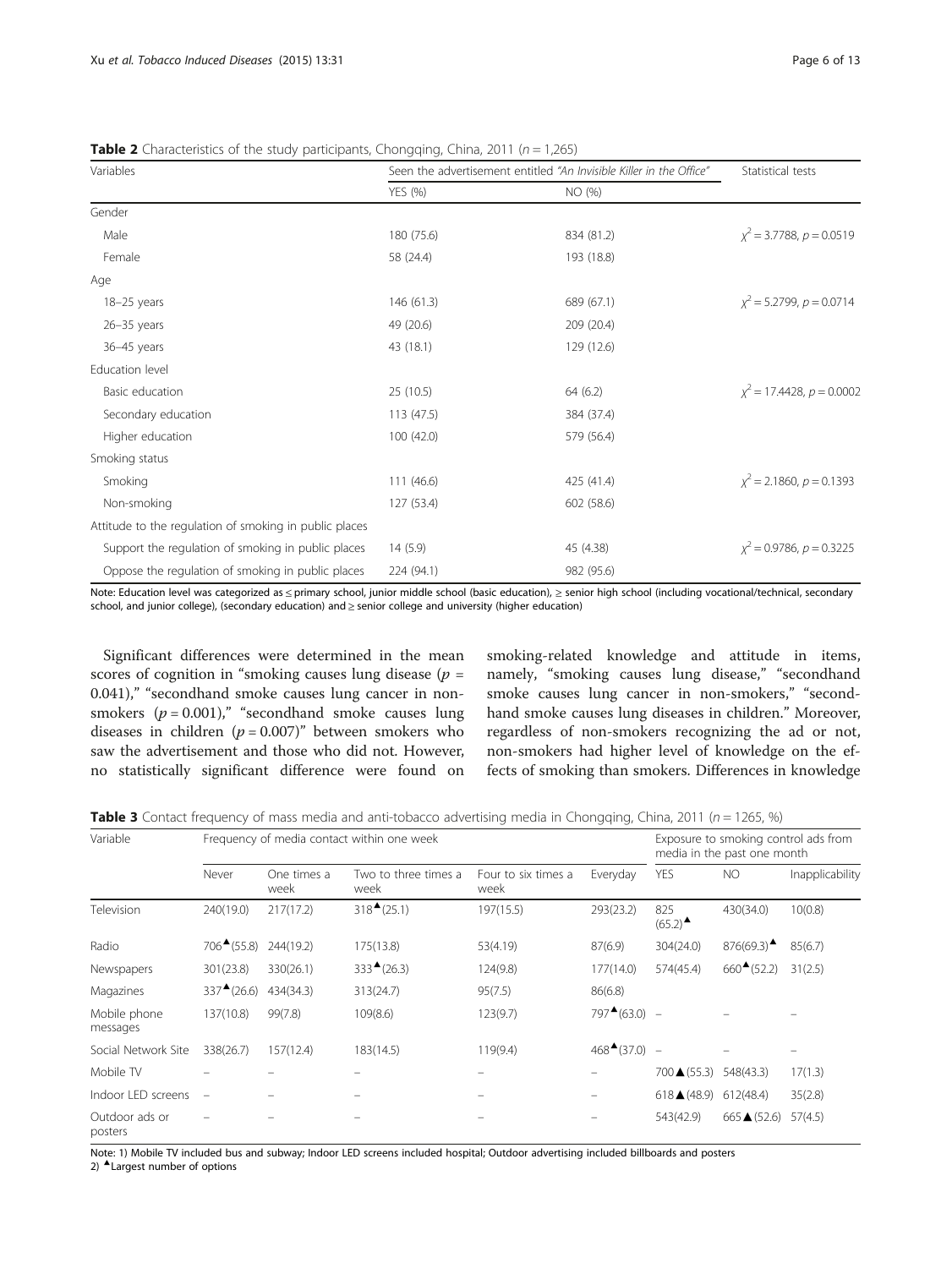<span id="page-6-0"></span>

| Table 4 Effect of advertisement, "An Invisible Killer in the Office" on urban community population in Chongqing, China, 2011 |  |  |  |  |
|------------------------------------------------------------------------------------------------------------------------------|--|--|--|--|
| $(n = 238)$                                                                                                                  |  |  |  |  |

| Item                                                                                                               | Smokers<br>(n, %)                                | Non-smokers<br>(n, %)                         | All<br>respondents      |
|--------------------------------------------------------------------------------------------------------------------|--------------------------------------------------|-----------------------------------------------|-------------------------|
| Effect of the advertisement on attitude and practices of all participants                                          |                                                  |                                               |                         |
| The ad made me stop and think. [all respondents]                                                                   | 67<br>$(60.4)$ <sup><math>\triangle</math></sup> | 81 $(63.8)$ <sup><math>\triangle</math></sup> | 148 (61.7) $\triangleq$ |
| The ad was relevant to my life and me. [all respondents]                                                           | 85 (74.8)                                        | 111 (87.4) $\triangle$                        | 196 (81.7) $\triangle$  |
| The ad provided new information to me. [all respondents]                                                           | 86 (77.5)                                        | 98 $(77.2)$                                   | 184(77.3)               |
| I say something about the ad or discuss the ad with others. [all respondents]                                      | 43 (33.9)                                        | 32 (28.8)                                     | 75 (31.5)               |
| I try to persuade others to quit smoking. [all respondents]                                                        | 92(77.4)                                         | 33 (29.7)                                     | 125(52.3)               |
| Effect of the advertisement on smoker attitude and practices                                                       |                                                  |                                               |                         |
| The ad made me feel concerned about the effects of my smoking on my health. [smokers only]                         | 90(81.1)                                         |                                               |                         |
| The ad made me feel concerned about the effects of my smoking on health of the person around me.<br>[smokers only] | 89 (80.2)                                        |                                               |                         |
| I think about quitting smoking. [smokers only]                                                                     | 41 (39.8)                                        |                                               |                         |
| I look into ways to quit smoking. [smokers only]                                                                   | 46 (44.7)                                        |                                               |                         |
| I make an attempt to quit smoking. [smokers only]                                                                  | 23 (22.8)                                        |                                               |                         |
| The ad made me more likely to avoid exposing others to my cigarette smoking. [smokers only]                        | 48 (44.0)                                        |                                               |                         |
| The ad made me more likely to quit. [smokers only]                                                                 | 28 (25.5)                                        |                                               |                         |
| Effect of the advertisement on non-smoker attitude and practices                                                   |                                                  |                                               |                         |
| The ad made me more likely to take steps to reduce my exposure to secondhand smoke. [non-smokers<br>only]          |                                                  | 83 $(72.2)$                                   |                         |

Note: ▲More than 50 % of the respondents chose the option

about smoking were found between participants who saw the advertisement and those who did not. (Refer to Table [5.](#page-7-0)).

## Anti- tobacco TV advertisement effects on smokingrelated behaviors

Results showed that 33.9 % of smokers talked about the advertisement or discussed it with others, 77.4 % of smokers attempted to persuade other smokers to quit smoking, and 29.7 % of non-smokers tried to convince other smokers to stop smoking. Furthermore, 22.8 % of smokers attempted to quit smoking, but 60.2 % did not consider quitting. Of the smokers who thought of quitting, 44.7 % searched for approaches to quitting, 44.0 % claimed consciously avoiding exposing others to their cigarette smoking, and 25.5 % believed that the antismoking TV advertisement could motivate quitting. (Refer to Table 4.)

## Logistic regression model for identifying factors that affect anti- tobacco TV advertising entitled "An Invisible Killer in the Office"

Several factors were considered in the modeling of the effects of anti-tobacco TV advertising, including age,

gender, smoking status, attitude toward the regulation prohibiting smoking in public places and the workplace, educational level, and duration of residency in Chongqing. Logistic regression analysis on socio-demographic data (Table [5\)](#page-7-0) indicated personality and cognitive factors. Females (51.7 %) were less likely to stop and think about smoking than males  $(65.6 %)$   $(OR = 0.517, 95 %)$  CI  $[0.281 - 0.950]$  and that non-smokers  $(87.4 %)$  were more likely to find the advertisement relevant than smokers (74.8 %) (OR = 2.34, 95 % CI [1.19–4.61]). No significant predictor was found regarding discussing the advertisement with others. Respondents aged 26–35 years (67.4 %) were more likely to persuade others to quit smoking than respondents aged 18–25 years (36.3 %) (OR = 0.457, 95 % CI [0.215 -0.974]). (Refer to Table [6.](#page-8-0))

## **Discussion**

Only approximately 20 % of respondents recognized the advertisement, "An Invisible Killer in the Office." However, this result did not fail the research expectations because the percentage may involve millions of persons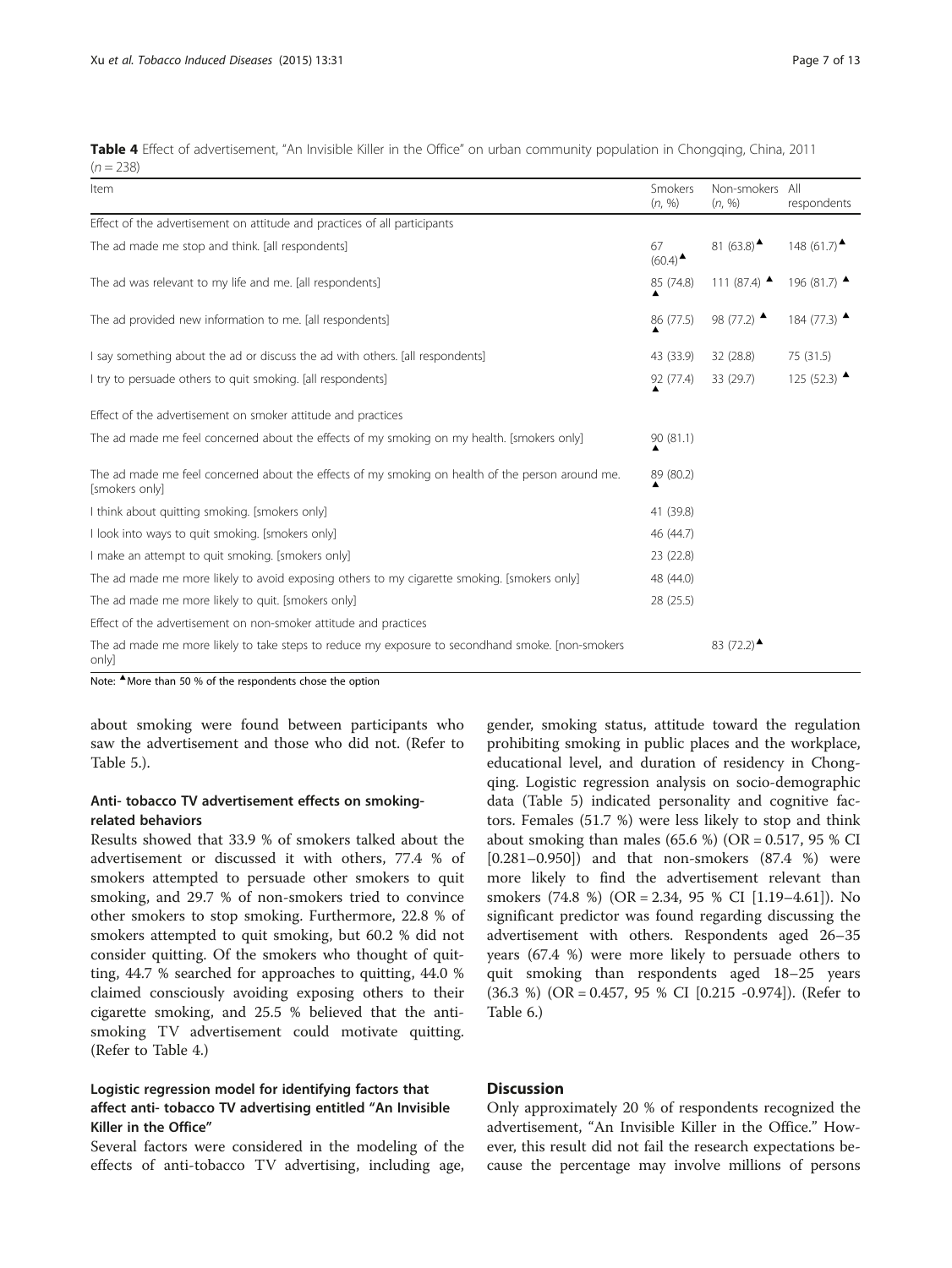<span id="page-7-0"></span>Table 5 Comparison of smoking-related knowledge and attitude on the utilization of the advertisement entitled "An Invisible Killer in the Office" in Chongqing, China, 2011  $\overline{\phantom{a}}$ 

| Items                                                                     | Smokers ( $n = 536$ )           |                                        | Non-smokers ( $n = 729$ )       |                                        |  |
|---------------------------------------------------------------------------|---------------------------------|----------------------------------------|---------------------------------|----------------------------------------|--|
|                                                                           | Recognized the<br>advertisement | Did not recognize the<br>advertisement | Recognized the<br>advertisement | Did not recognize the<br>advertisement |  |
| Smoking cigarettes causes the following:                                  |                                 |                                        |                                 |                                        |  |
| Lung disease                                                              |                                 |                                        |                                 |                                        |  |
| Yes (%)                                                                   | 109 (98.2)                      | 391 (93.1)                             | 127 (98.4)                      | 591 (97.8)                             |  |
| $p$ -Value                                                                | $p = 0.041*$                    |                                        | $p = 0.661$                     |                                        |  |
| Oral cancer                                                               |                                 |                                        |                                 |                                        |  |
| Yes (%)                                                                   | 67 (60.4)                       | 233 (55.6)                             | 86 (67.2)                       | 362 (60.3)                             |  |
| $p$ -Value                                                                | $p = 0.369$                     |                                        | $p = 0.148$                     |                                        |  |
| Heart disease                                                             |                                 |                                        |                                 |                                        |  |
| Yes (%)                                                                   | 46 (41.4)                       | 167 (39.9)                             | 67 (52.3)                       | 294 (48.8)                             |  |
| $p$ -Value                                                                | $p = 0.762$                     |                                        | $p = 0.461$                     |                                        |  |
| Stroke                                                                    |                                 |                                        |                                 |                                        |  |
| Yes (%)                                                                   | 21 (18.9)                       | 88 (21.2)                              | 42 (33.3)                       | 183 (30.7)                             |  |
| $p$ - Value                                                               | $p = 0.606$                     |                                        | $p = 0.563$                     |                                        |  |
| Impotence                                                                 |                                 |                                        |                                 |                                        |  |
| Yes (%)                                                                   | 34 (30.9)                       | 98 (23.6)                              | 44 (34.6)                       | 170 (28.5)                             |  |
| $p$ - Value                                                               | $p = 0.114$                     |                                        | $p = 0.166$                     |                                        |  |
| Secondhand smoke causes the following:                                    |                                 |                                        |                                 |                                        |  |
| Lung cancer in non-smokers                                                |                                 |                                        |                                 |                                        |  |
| Yes (%)                                                                   | 99 (89.2)                       | 310 (74.0)                             | 110 (85.3)                      | 484 (80.4)                             |  |
| $p$ -Value                                                                | $p = 0.001*$                    |                                        | $p = 0.198$                     |                                        |  |
| Lung diseases in children                                                 |                                 |                                        |                                 |                                        |  |
| Yes (%)                                                                   | 96 (86.5)                       | 311 (74.2)                             | 114 (88.4)                      | 504 (83.7)                             |  |
| $p$ Value                                                                 | $p = 0.007*$                    |                                        | $p = 0.185$                     |                                        |  |
| Heart disease                                                             |                                 |                                        |                                 |                                        |  |
| Yes (%)                                                                   | 50 (45.0)                       | 160 (38.2)                             | 58 (45.7)                       | 254 (42.3)                             |  |
| $p$ -Value                                                                | $p = 0.189$                     |                                        | $p = 0.490$                     |                                        |  |
| Birth of low-weight babies                                                |                                 |                                        |                                 |                                        |  |
| Yes (%)                                                                   | 80 (72.1)                       | 270 (64.3)                             | 101 (78.3)                      | 434 (72.0)                             |  |
| $p$ -Value                                                                | $p = 0.124$                     |                                        | $p = 0.142$                     |                                        |  |
| Smoking-related attitude                                                  |                                 |                                        |                                 |                                        |  |
| Cigarette smoking can cause serious harm to<br>one's health.              |                                 |                                        |                                 |                                        |  |
| Agree (%)                                                                 | 92 (82.9)                       | 354 (84.3)                             | 118 (91.5)                      | 539 (89.2)                             |  |
| $p$ -Value                                                                | $p = 0.720$                     |                                        | $p = 0.450$                     |                                        |  |
| I am concerned about my health when someone<br>is smoking near me.        |                                 |                                        |                                 |                                        |  |
| Agree (%)                                                                 | 77 (69.4)                       | 282 (67.3)                             | 119 (92.2)                      | 532 (88.2)                             |  |
| $p$ -Value                                                                | $p = 0.679$                     |                                        | $p = 0.186$                     |                                        |  |
| Exposure to smoke from another person's<br>cigarette causes heart attack. |                                 |                                        |                                 |                                        |  |
| Agree (%)                                                                 | 58 (52.3)                       | 202 (48.2)                             | 90 (69.8)                       | 382 (63.3)                             |  |
| $p$ -Value                                                                | $p = 0.449$                     |                                        | $p = 0.167$                     |                                        |  |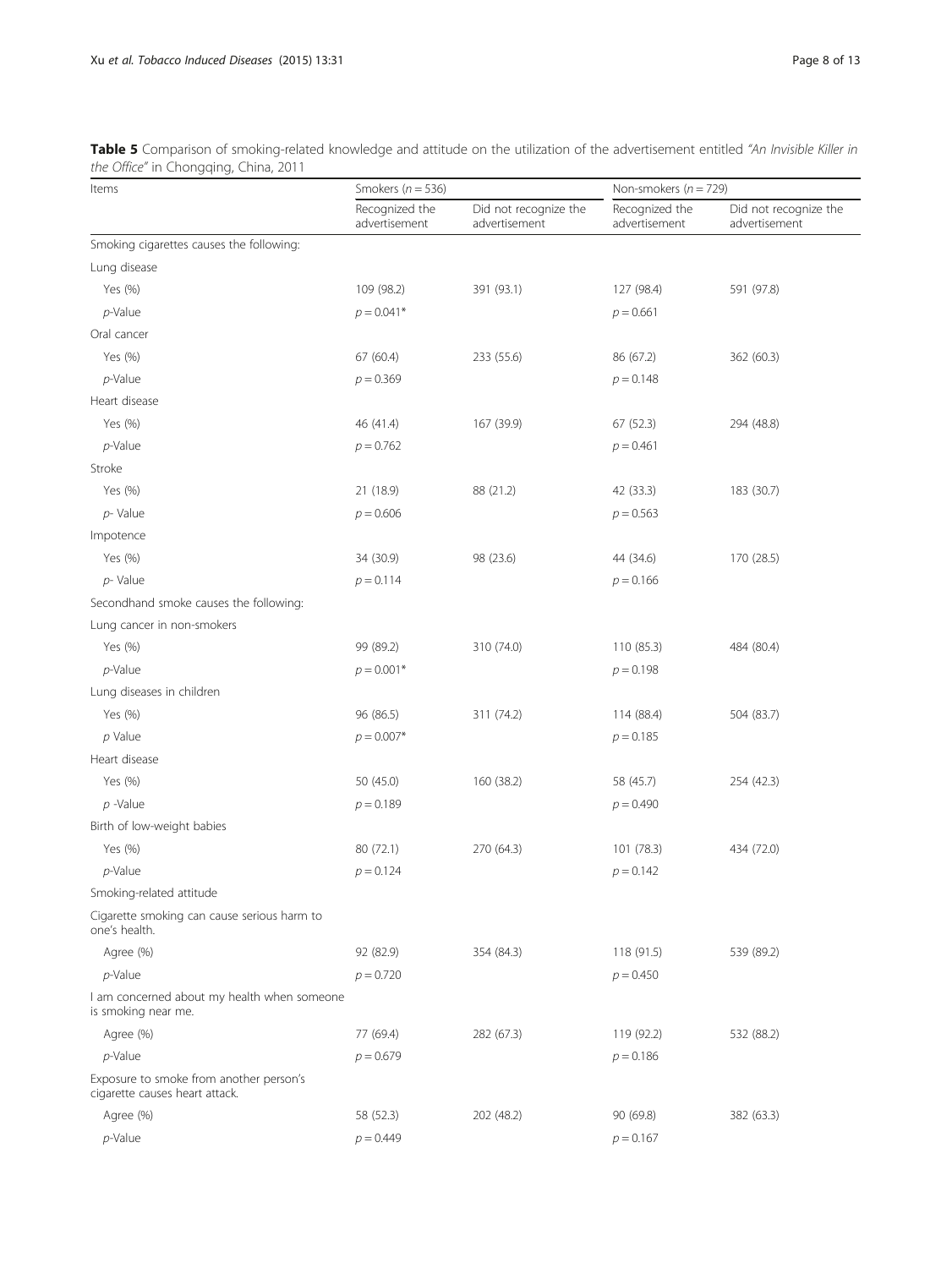<span id="page-8-0"></span>

| Table 5 Comparison of smoking-related knowledge and attitude on the utilization of the advertisement entitled "An Invisible Killer in |  |
|---------------------------------------------------------------------------------------------------------------------------------------|--|
| the Office" in Chongqing, China, 2011 (Continued)                                                                                     |  |

| [Smokers only] The person around me believes<br>that I should not smoke. |             |            |
|--------------------------------------------------------------------------|-------------|------------|
| Agree (%)                                                                | 80 (74.8)   | 296 (71.7) |
| $p$ -Value                                                               | $p = 0.524$ |            |
| [Smokers only] Quitting smoking would improve<br>my health.              |             |            |
| Agree (%)                                                                | 84 (79.2)   | 325 (78.7) |
| $p$ -Value                                                               | $p = 0.901$ |            |

Note: 1) \* with statistical difference

2) Birth of low-weight babies: Birth of low-weight babies when the pregnant mother has been exposed to cigarette smoke

3) Persons around me (including family members, friends, and colleagues) believe that I should not smoke

4) Lung disease: lung cancer, respiratory infections, and bronchitis

5) Lung diseases in children: asthma and pneumonia

| Table 6 Logistic regression model to predict favorable attitude towards the four advertisement effect measures in Chongqing, |  |  |
|------------------------------------------------------------------------------------------------------------------------------|--|--|
| China, 2011 ( $n = 238$ )                                                                                                    |  |  |

| Item                                                                    | The ad made me stop and<br>think |                          | The ad was relevant to<br>my life and me |                                     | I discussed the ad with<br>others |                           | I tried to persuade others to<br>quit smoking |                            |
|-------------------------------------------------------------------------|----------------------------------|--------------------------|------------------------------------------|-------------------------------------|-----------------------------------|---------------------------|-----------------------------------------------|----------------------------|
|                                                                         | Agree                            | OR(95 % CI) <sup>a</sup> | Agree                                    | OR(95 % CI) <sup>a</sup>            | Agree                             | OR(95 % CI) <sup>a</sup>  | Agree                                         | OR(95 % CI) <sup>a</sup>   |
| Gender (n, %)                                                           |                                  |                          |                                          |                                     |                                   |                           |                                               |                            |
| $Male^{\blacktriangledown}$                                             | 118(65.6) 1.00                   |                          | 143(79.4)                                |                                     | 125(69.4)                         |                           | 100(55.6)                                     |                            |
| Female                                                                  | 30(51.7)                         | $0.517(0.281, 0.950)$ ** | 51(87.9)                                 |                                     | 38(65.5)                          |                           | 13(22.4)                                      |                            |
| Age (n, %)                                                              |                                  |                          |                                          |                                     |                                   |                           |                                               |                            |
| 18-25 year                                                              | 85(58.22)                        |                          | 120(82.2)                                |                                     | 97(66.44)                         |                           | 53(36.30) 1.00                                |                            |
| 26-35years                                                              | 35(71.4)                         |                          | 40(81.6)                                 |                                     | 32(65.3)                          |                           | 33(67.4)                                      | $0.457(0.215, 0.974)^{**}$ |
| 36-45years                                                              | 28(65.1)                         |                          | 34(79.1)                                 |                                     | 34(79.1)                          |                           | 27(62.8)                                      | 0.567(0.257, 1.248)        |
| Education level (n, %)                                                  |                                  |                          |                                          |                                     |                                   |                           |                                               |                            |
| Basic education $\blacktriangledown$                                    | 18(72.0)                         |                          | 21(84.0)                                 |                                     | 16(64.0)                          |                           | 13(52.0)                                      |                            |
| Secondary education                                                     | 72(63.2)                         |                          | 92(80.7)                                 |                                     | 78(68.4)                          |                           | 59(51.8)                                      |                            |
| Higher education                                                        | 58(59.0)                         |                          | 81(81.8)                                 |                                     | 69(69.7)                          |                           | 41(41.4)                                      |                            |
| Smoking status                                                          |                                  |                          |                                          |                                     |                                   |                           |                                               |                            |
| Smokers <sup>V</sup>                                                    | 67(60.4)                         |                          | 83(74.8)                                 | 1.00                                | 79(71.2)                          |                           | 78(70.3)                                      | 1.00                       |
| Non-smokers                                                             | 81(63.8)                         |                          |                                          | $111(87.4)$ 2.34 $(1.19,4.61)^{**}$ | 84(66.1)                          |                           | 35(27.6)                                      | 0.199(0.11, 0.36)          |
| Dwelling time                                                           |                                  |                          |                                          |                                     |                                   |                           |                                               |                            |
| Six months to one year                                                  | 16(51.6)                         |                          | 24(77.4)                                 |                                     | 19(61.3)                          |                           | 20(64.5)                                      | 1.00                       |
| Above one year                                                          | 132(63.8)                        |                          | 170(82.1)                                |                                     | 144(69.6)                         |                           | 93(44.9)                                      | 2.14(0.88, 5.19)           |
| Attitude to the regulation of<br>forbidding smoking in public<br>places |                                  |                          |                                          |                                     |                                   |                           |                                               |                            |
| $\mathsf{Support}^\blacktriangledown$                                   | 142(63.4) 1.00                   |                          | 184(82.1)                                |                                     | 150(67.0) 1.00                    |                           | 102(45.5)                                     |                            |
| Oppose                                                                  | 6(42.9)                          | 0.36(0.12, 1.09)         | 10(71.43)                                |                                     | 13(92.9)                          | 6.41(0.82,49.96) 11(78.6) |                                               |                            |

Note: 1) \*\* Statistically significant ( $P < 0.05$ )

2) Education level was categorized as ≤ primary school, junior middle school (basic education), ≥a senior high school (including vocational/technical, secondary school, and junior college), (secondary education) and ≥ senior college and university (higher education)

3) <sup>a</sup>Logistic regression model was adjusted for gender, age, education level, smoking status, dwelling time, and attitude to the regulation of forbidding smoking in public places

4) ▼Reference group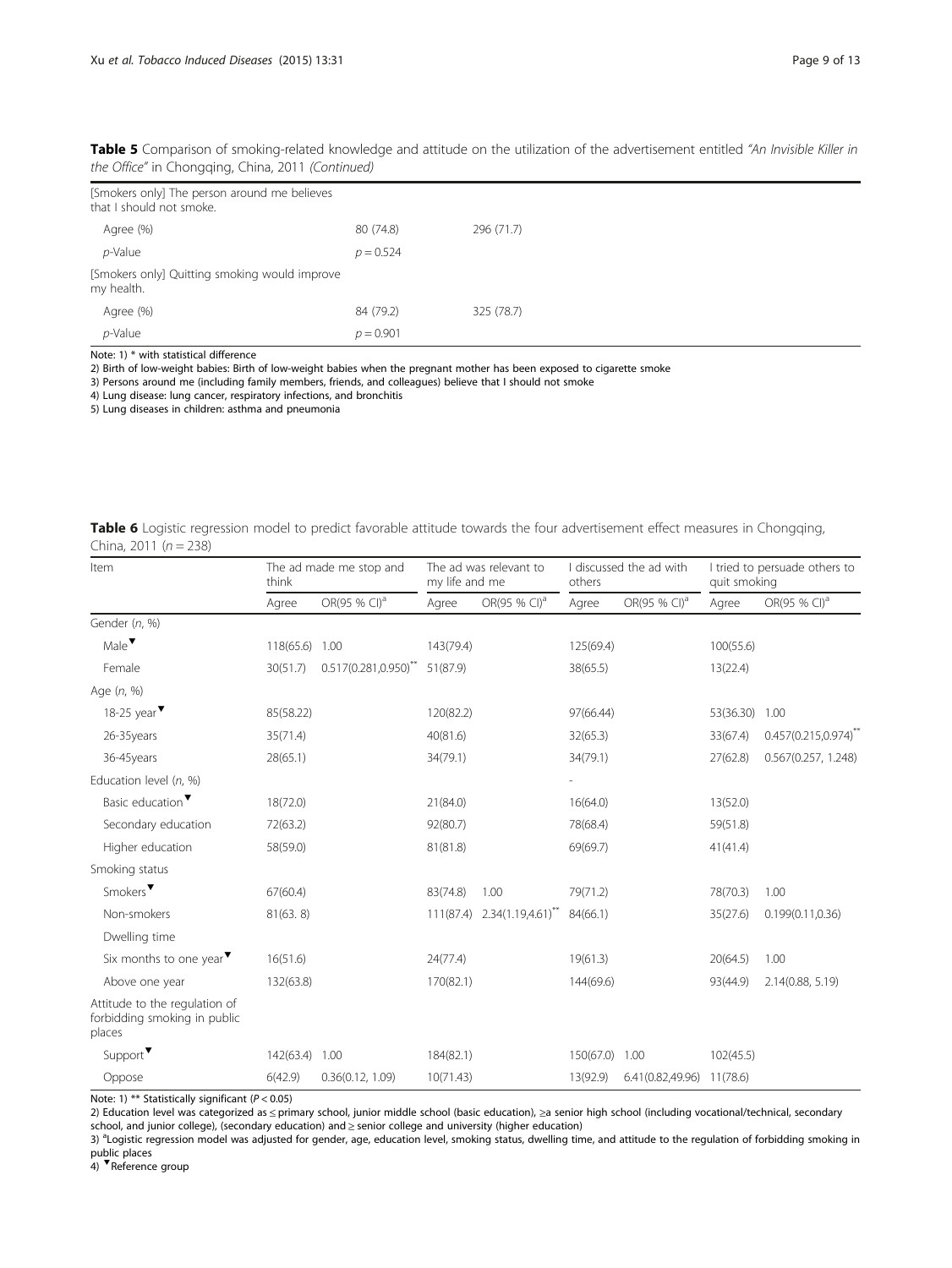considering the huge base of urban population in Chongqing. Many instances could have influenced recall rate, with the audience rating of Chongqing TV having the most significant effect on audience acceptance of the advertisement. Of the 12 Chongqing TV channels, most are commercial channels characterized by profit-seeking advertisements, unpopular programs, and low audience rating. MMCs could directly and indirectly produce positive or negative changes in health-related behaviors across large populations [[19\]](#page-12-0). Hence, the collective experience in campaign research and evaluation showed that health education on smoking control could be transmitted by a variety of media, especially by the TV channels with high audience rating and popular media (CCTV, mobile phone, and Internet) to expand public acceptance of the advertisement. Program planners need to examine carefully relative and cost effectiveness of mass media channels they use to promote tobacco control and to identify critical points when shifting limited media resources from television to other media [[20\]](#page-12-0).

Tobacco control advertisements were more likely to be noticed on TV and mobile TV than on other media among the urban population. On the one hand, more than half of the respondents reported that they did not see any information about smoking control in newspapers, magazines, outdoor advertising, and journals. This finding indicates that the coverage percentage of a variety of common mass media on publicity of tobacco control knowledge is less than 50 %. Population-based studies have shown that anti-smoking advertisements that used graphic imagery and testimonials to generate high levels of negative emotion are associated with greater recall and influence on smoking attitudes and intentions [\[21](#page-12-0)–[24\]](#page-12-0). Therefore, we can continue to use TV to spread information about smoking control.

On the other hand, more than half of the respondents did not hear any smoking control advertisements on the radio. Previous research has found that compared to televised anti-smoking advertisements, radio antismoking advertisements could also generate recall, cognitive and emotional responses, and motivation to quit smoking to a similar extent [\[25](#page-12-0)]. Thus, prospective tobacco advertising among urban community populations in the future need to consider previously neglected mass media that are easily accessed and often used by people.

Radio can be an effective medium in promoting tobacco control [\[8](#page-11-0)]. The increasing number of vehicles in developing countries allows for fully using the car radio to promote smoking control and continual use of trains for travel makes the train radio a good medium for antismoking advertising. Thus, adapting new and widespread MMC material and mass media can be an effective and economic strategy to promote tobacco-smoking control.

Despite knowing that "smoking is a health hazard," urban persons have cognitive limitations on specific knowledge of the dangers of smoking. Most of the research participants know that smoking can cause lung diseases, oral cancer, and heart ailments, but only a few know that smoking can trigger stroke, erectile dysfunction (ED), and other smoking-related illnesses. Therefore, health educators need to add new knowledge and to learn more related research to expand the cognition of the public. This study further confirmed that nonsmokers had higher level of knowledge of the hazards of smoking than smokers [\[26](#page-12-0)]. Hence, the ad should instead be focused on the smoking population. More than 90 % of respondents opposed smoking in public places. Similarly, data from the ITC China survey showed that over 70 % participants supported a comprehensive smoke-free policy in school, health-related facilities, government buildings, and in taxis [\[8](#page-11-0)]. Previous studies have shown that mass media were vital in promoting and reducing tobacco use in the United States [\[27\]](#page-12-0). Mass media marketing of tobacco products through direct advertising and product placement in cultural and entertainment events has been related to increased tobacco use [\[28](#page-12-0), [29](#page-12-0)]. Although majority of respondents supported smoking control policy, the prevalence of secondhand smoke was serious.

This study confirmed that tobacco advertising has a definite effect on the cognition and behavior of urban community population, specifically in countries where TV is a pervasive mass medium, as shown by previous research on the effects of tobacco advertising in the adults [[7\]](#page-11-0). The advertisement, "An Invisible Killer in the Office," shows that smoking control advertising can prompt a smoker to desire and consider quitting, but has less significant impact on smokers to actually quit smoking. Only a small proportion of smokers have taken active steps to quit smoking and some are prepared to quit after exposure to the advertisement. In addition, smoking control advertisement was likely to improve smoker recognition that smoking is harmful to the lungs of both smokers and passive smokers, and to urge some non-smokers to attempt persuading others to quit and to avoid passive smoking. Moreover, television ads that graphically communicated serious harms of tobacco use were likely to be effective with smokers in low- to middle-income countries [\[30\]](#page-12-0). However, this study showed that this ad did not show differences on smoking-related knowledge and attitude between nonsmokers who had seen the ad and those who did not. This difference may indicate that non-smokers have higher level of knowledge of the effects of smoking, and thus, the advertisement had no effect on non-smokers. Non-smokers, regardless of whether they recognized the ad, had the same or higher level of knowledge of the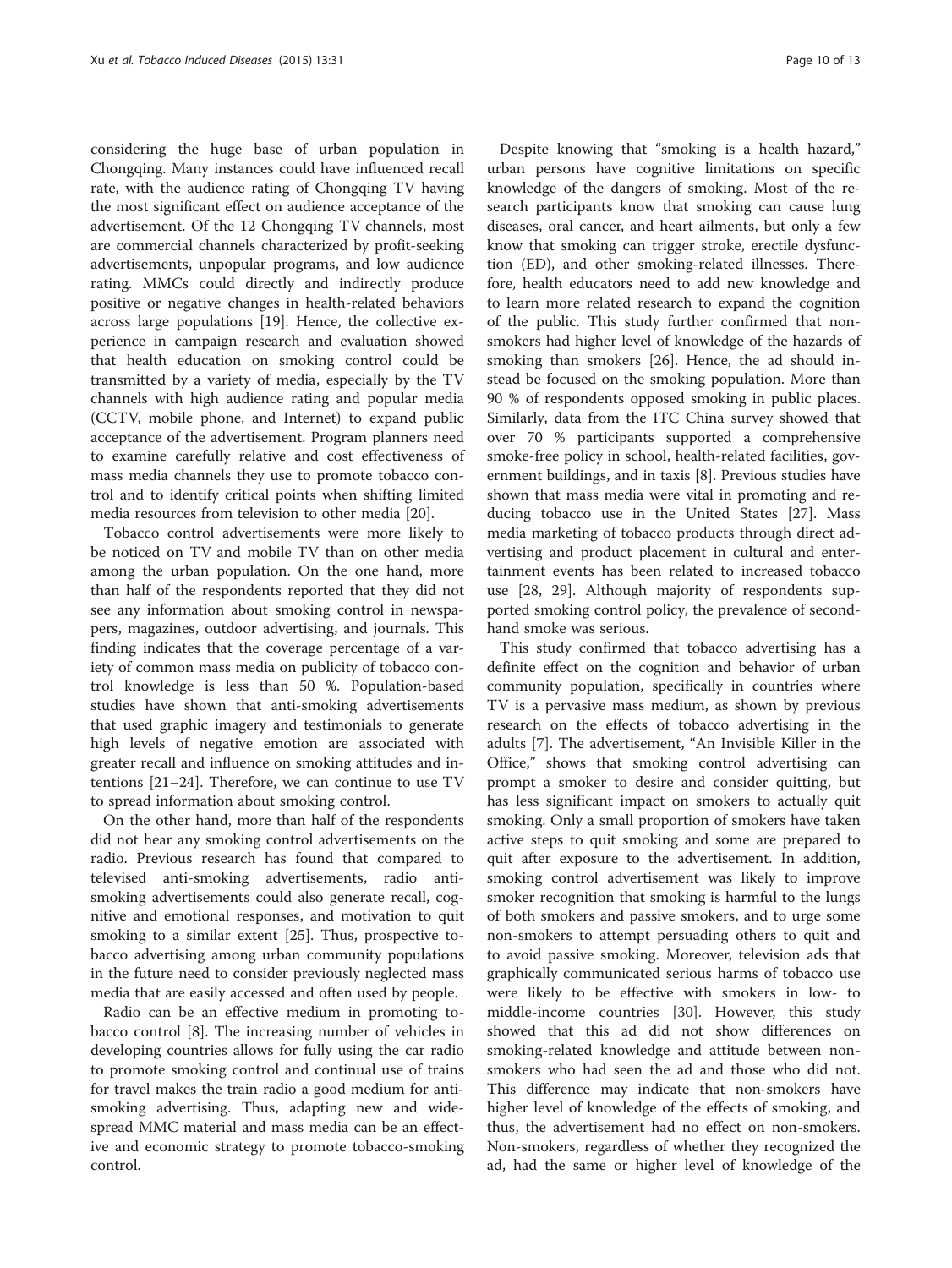effects of smoking than the smokers. Thus, the ad may not be the right form for making those changes and the ad should instead focus on the smoking population.

Although this ad did not show differences on smoking-related knowledge and attitude among nonsmokers, we analyzed the study results based on smoking status of the respondents. The comparison showed that advertising had significant effects on smokers, yet non-smokers had higher level of knowledge of the effects of smoking. Therefore, the advertisement had no effect on non-smokers. Moreover, the number, frequency, and duration of ads, without enough doses of ads for non-smokers, may not result in differences in smoking-related knowledge and attitude among nonsmokers. Population-wide interventions that can reduce adult smoking prevalence are critical to curb the pandemic of tobacco-related disease [[31, 32](#page-12-0)]. Evidence suggests that anti-smoking media campaigns may be potentially helpful in reducing smoking among those exposed to the message [\[33](#page-12-0), [34\]](#page-12-0). Many other effects could not have been found in the present research, and thus, continual monitoring is needed for the effect of antismoking TV advertising.

The effectiveness of anti-smoking TV advertisements among urban population could be influenced by numerous factors in China. For logistic regression analysis, significant differences are explored. Gender is one such factor that affects attitude toward smoking, as shown by the result that females were less likely to stop and think about quitting than males. Smoking status is likewise an important factor that affected attitude towards "The ad was relevant to my life and me," as shown by the result that non-smokers were more likely to believe such attitude than smokers. Age was another factor, as shown by the result that respondents aged 26–35 years were less likely to attempt persuading others to quit smoking than respondents aged 18–25 years. However, overall results indicated few differences in responses to the ad by demographics, smoking status, and smoke-free attitudes. This result may be the more important finding, and indicate that the number, frequency, duration, and doses of ads may affect the effectiveness of anti-tobacco advertisement. Therefore, anti-tobacco advertising designers need to consider fully these factors in future planning of TV advertisements.

#### Strength and limitations

The study identified factors on demographics of the smoking population who were more likely to respond to a TV anti-smoking advertisement. An anti-tobacco MMC in urban western China on TV advertising for tobacco control was evaluated and factors determining the effects of an anti-smoking TV advertisement on smokers and non-smokers in China were identified. The information on viewership and campaign recall is likely to be useful especially in urban communities as well as less developed areas in developing countries, such as China. Municipal health practitioners and educators may carry out preventive interventions on smoking by teaching smokers about the risks inherent in cigarette smoking to motivate them to attempt to quit.

Notwithstanding the above strengths, this study has certain limitations. First, the study did not control for potential confounding between the campaign-aware and campaign-unaware groups because the small sample size rendered this task relatively difficult to achieve. Second, cross-sectional survey data reduced the ability to make direct causal inferences, to explore whether unmeasured factors may better explain the observed relationships we observed, and to determine the direction of causality. Precise causal inferences required behavior (i.e., smoking status) monitoring after exposure to the advertisement. Third, the face-to-face survey administration design may bring about information bias. Respondents may not have answered the questions truthfully, especially when questions were considered sensitive given the overall tobacco control environment in China. However, all questions in the survey were reviewed by a research panel and participants in the pilot study, and thus, the questionnaire was less likely to include items that could be perceived as sensitive by the study participants. During the face-to-face interview, investigators asked questions one by one to assure that respondents will answer seriously. The investigators were trained prior to conducting the survey the quality of data gathering.

Fourth, the absence of baseline data before the intervention did not allow for a before-and-after comparison and analysis. Respondents shown the TV ad before were not asked the questions about their knowledge of the effects of smoking and passive smoking. Fifth, considering the nature of the delivery of MMCs, the inclusion of individual randomization was not possible in this study, and the possibility that the consequences were biased by unequally distributed antecedent factors affecting outcome cannot be entirely discounted. Sixth, the data were analyzed from one secondhand smoking advertisement launched in one city in western China, and this limitation may affect the study generalizability in other areas. China is the world's most populous country with 1.3 billion people and more than half of them live in the rural areas [[35](#page-12-0)]. Smoking prevalence was higher among rural residents [\[36](#page-12-0)] and particularly, among adult males [\[37](#page-12-0)]. In the study, which is a street intercept survey with biased sample, only one in five subjects were females, and this outcome may affect the representativeness of the study population, which requires cautious interpretation of the study results. Last, some factors were not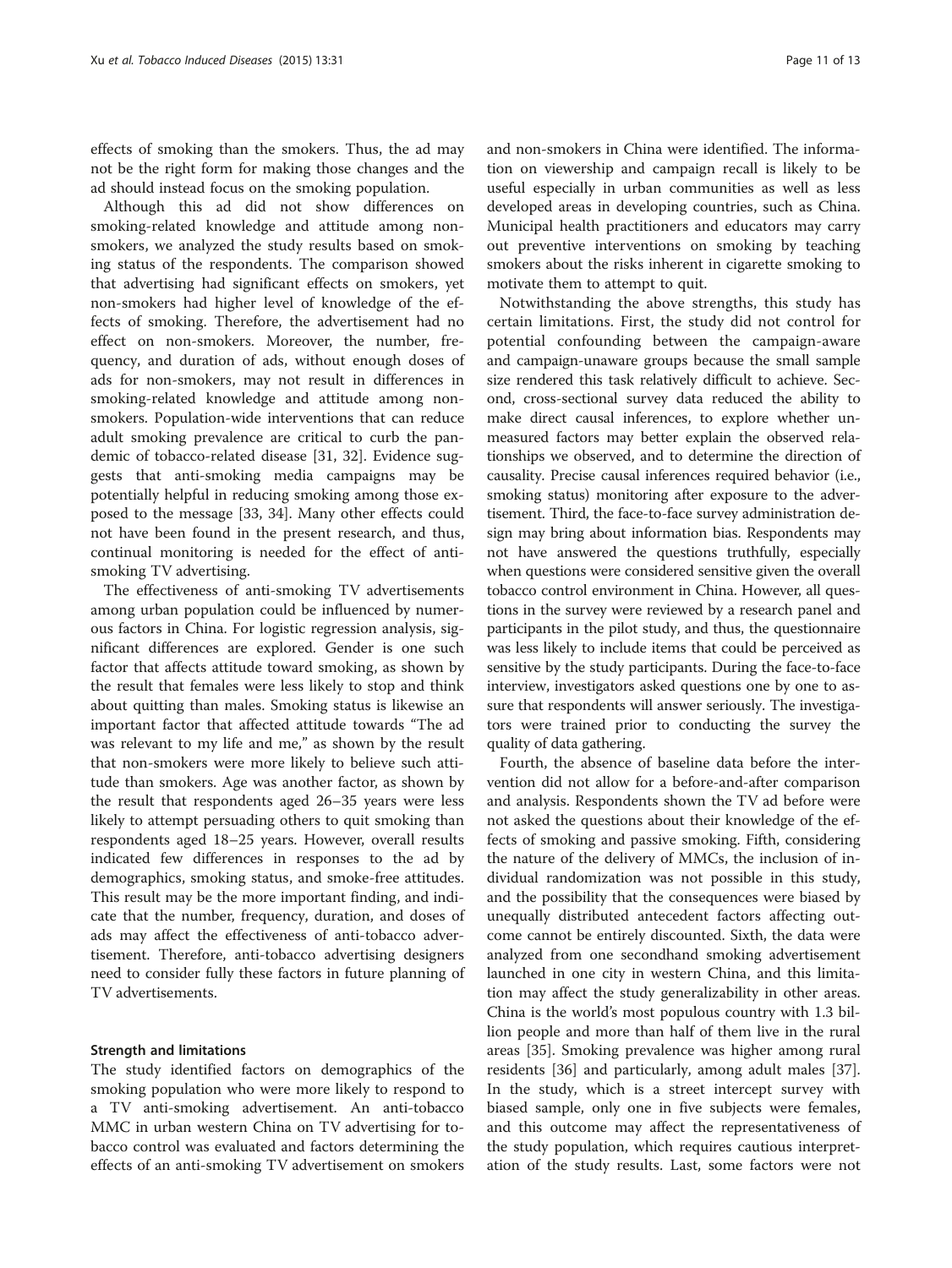<span id="page-11-0"></span>taken into account in this study, such as the time spent on watching the advertisement, level of comprehension, and satisfaction of the advertisement. These factors may be potentially related to advertising effects. Further analysis of these factors will help to understand the effect of advertising. The WHO Framework Convention on Tobacco Control (FCTC) [\[38\]](#page-12-0) recommended comprehensive tobacco control programs. The incorporation of television-based anti-smoking advertisement into the multiple tobacco prevention and control strategies are expected to combat the grand challenges of chronic diseases [[39](#page-12-0)].

#### Conclusion

This study assessed one anti-smoking ad in one Chinese city, and thus, the conclusions may be limited to referring to the effectiveness of this ad in particular. Despite knowing that "smoking is a health hazard," urban persons have cognitive limitations on specific knowledge of dangers of smoking. This study showed that this ad did not show differences on smoking-related knowledge and attitude between the non-smokers who had seen the ad and those who had not. Thus, this method may not be the right form for making non-smokers change, as the ad should instead be focused on the smoking population. This study found that current anti-smoking TV advertising could affect knowledge and attitudes towards smoking. The overall results indicated few differences in response to the ad by demographics, smoking status, and smoke-free attitudes. Future measures are needed to increase the coverage percentage of common mass media on the publicity of tobacco control knowledge.

#### Competing interests

The authors declare that they have no competing interests.

#### Authors' contribution

All authors contributed to the design of the study. XX was responsible for literature search, the interpretation of the results, and writing of the manuscript. XX, TG, and YZ participated in the development of the study protocol, data collection, and analysis. XX, KG, HHXW, YJX, RZ, LA, WL, YZ and CW contributed to the drafting of the manuscript. YZ was responsible for the conception of the study and overall supervision of the data collection and analysis, the interpretation of the results, and manuscript preparation. All authors have read and approved of the final manuscript.

#### Acknowledgements

We thank Yiyin Xia, Rong Peng, Lijun Ran, Shanding Xia, Lijun Xia, Xi Ran in Chongqing Medical University for their actively participation. This study was supported in part by Union World Conference on Lung Health grant number (CHINA-MM-303G).

#### Author details

<sup>1</sup>School of Public Health and Management, Chongqing Medical University, No. 1, Yixueyuan Road, Yuanjiagang, Chongqing 400016, China. <sup>2</sup>Research Center for Medicine and Social Development, Chongqing Medical University, Chongqing 400016, China. <sup>3</sup>The Innovation Center for Social Risk Governance in Health, Chongqing Medical University, Chongqing 400016, China. <sup>4</sup>Chongqing Health Education Institute, Chongqing, China. <sup>5</sup>School of Nursing, The Hong Kong Polytechnic University, Hong Kong, SAR, Hong Kong. <sup>6</sup>School of Public Health, Sun Yat-Sen University, Guangzhou 510080,

P.R. China. <sup>7</sup> General Practice and Primary Care, Institute of Health and Wellbeing, University of Glasgow, Glasgow G12 9LX, UK. <sup>8</sup>School of Nursing, Dalian University, Liaoning, China.

#### Received: 11 June 2014 Accepted: 26 August 2015 Published online: 04 September 2015

#### References

- 1. Chinese Center for Disease Control and Prevention. Global Adult Tobacco Survey (GATS) China 2010 Country Report. 2012. Available from: [http://](http://www.notc.org.cn/newjcpg/yjbg/201210/W020121017595799791448.pdf) [www.notc.org.cn/newjcpg/yjbg/201210/W020121017595799791448.pdf](http://www.notc.org.cn/newjcpg/yjbg/201210/W020121017595799791448.pdf)
- 2. Beaglehole R, Bonita R, Horton R, Adams C, Alleyne G, Asaria P, et al. Priority actions for the non-communicable disease crisis. Lancet. 2011;377(9775):1438–47. doi[:10.1016/S0140-6736\(11\)60393-0.](http://dx.doi.org/10.1016/S0140-6736(11)60393-0)
- 3. Wang HH, Wang JJ, Wong SY, Wong MC, Li FJ, Wang PX, et al. Epidemiology of multimorbidity in China and implications for the healthcare system: cross-sectional survey among 162,464 community household residents in southern China. BMC Med. 2014;12(1):188. doi[:10.1186/s12916-014-0188-0](http://dx.doi.org/10.1186/s12916-014-0188-0).
- 4. Wang HHX, Wang JJ, Lawson KD, Wong SY, Wong MC, Li FJ, et al. Relationships of multimorbidity and income with hospital admissions in 3 health care systems. Ann Fam Med. 2015;13(2):164–7. doi[:10.1370/afm.1757.](http://dx.doi.org/10.1370/afm.1757)
- 5. World Lung Foundation. Chinese Center for Disease Control and Prevention, Beijing Municipal Health Bureau, Guangzhou Association on Tobacco Control, Guangdong Provincial Health Education Institute. Available from: [http://www.worldlungfoundation.org/ht/d/](http://www.worldlungfoundation.org/ht/d/ContentDetails/i/7177) [ContentDetails/i/7177](http://www.worldlungfoundation.org/ht/d/ContentDetails/i/7177)
- 6. The State Press and Publication Administration. Statistical Bulletin of GY in 2010. 2011. Available from: [http://gdtj.chinasarft.gov.cn/](http://gdtj.chinasarft.gov.cn/showtiaomu.aspx?ID=c2768f9c-4c4a-4357-8977-aa82700f4308) [showtiaomu.aspx?ID=c2768f9c-4c4a-4357-8977-aa82700f4308](http://gdtj.chinasarft.gov.cn/showtiaomu.aspx?ID=c2768f9c-4c4a-4357-8977-aa82700f4308) (In Chinese)
- 7. Durkin S, Brennan E, Wakefield M. Mass media campaigns to promote smoking cessation among adults: an integrative review. Tob Control. 2012;21(2):127–38. doi:[10.1136/tobaccocontrol-2011-050345.](http://dx.doi.org/10.1136/tobaccocontrol-2011-050345)
- Farrelly MC, Hussin A, Bauer UE. Effectiveness and cost effectiveness of television, radio and print advertisements in promoting the New York smokers' quitline. Tob Control. 2007;16 Suppl 1:i21–3.
- 9. Mosbaek CH, Austin DF, Stark MJ, Lambert LC. The association between advertising and calls to a tobacco quitline. Tob Control. 2007;16 Suppl 1:i24–9. Available from: [http://tobaccocontrol.bmj.com/content/16/Suppl\\_1/i24.long](http://tobaccocontrol.bmj.com/content/16/Suppl_1/i24.long).
- 10. Erbas B, Bui Q, Huggins R, Harper T, White V. Investigating the relation between placement of Quit antismoking advertisements and number of telephone calls to Quitline: a semiparametric modelling approach. J Epidemiol Community Health. 2006;60(2):180–2. [http://](http://www.ncbi.nlm.nih.gov/pmc/articles/PMC2566152/) [www.ncbi.nlm.nih.gov/pmc/articles/PMC2566152/](http://www.ncbi.nlm.nih.gov/pmc/articles/PMC2566152/).
- 11. Asbridge M. Public place restrictions on smoking in Canada: assessing the role of the state, media, science and public health advocacy. Soc Sci Med. 2004;58(1):13–24. Available from: [http://www.sciencedirect.com/science/](http://www.sciencedirect.com/science/article/pii/S0277953603001540) [article/pii/S0277953603001540](http://www.sciencedirect.com/science/article/pii/S0277953603001540).
- 12. Schaap MM, Kunst AE. Monitoring of socio-economic inequalities in smoking: Learning from the experiences of recent scientific studies. Public Health. 2009;123(2):103–9. doi:[10.1016/j.puhe.2008.10.015.](http://dx.doi.org/10.1016/j.puhe.2008.10.015)
- 13. Cotter T, Perez DA, Dessaix AL, Bishop JF. Smokers respond to anti-tobacco mass media campaigns in NSW by calling the Quitline. N S W Public Health Bull. 2008;19(3–4):68–71. [http://www.publish.csiro.au/](http://www.publish.csiro.au/index.cfm?paper=NB07098) [index.cfm?paper=NB07098.](http://www.publish.csiro.au/index.cfm?paper=NB07098)
- 14. Department of Health. Stroke: Act F.A.S.T. awareness campaign.2009. Available from: [http://webarchive.nationalarchives.gov.uk/](http://webarchive.nationalarchives.gov.uk/20130107105354/) [20130107105354/](http://webarchive.nationalarchives.gov.uk/20130107105354/).
- 15. Silver MZ. Efficacy of anti-tobacco mass media campaigns on adolescent tobacco use. Pediatr Nurs. 2001;27(3):293–6. Available from: [http://www.ncbi.nlm.nih.gov/pubmed/12964671.](http://www.ncbi.nlm.nih.gov/pubmed/12964671)
- 16. World Lung Foundation. Tobacco Control Mass Media Resource. Invisible Killer (Office). Available from: [http://67.199.72.89/mmr/english/](http://67.199.72.89/mmr/english/ad_invisibleOffice.html) [ad\\_invisibleOffice.html](http://67.199.72.89/mmr/english/ad_invisibleOffice.html)
- 17. World Lung Foundation. World Lung Foundation Boosts Mass Media Counter Marketing with New Anti-Tobacco Campaigns and Tools. May 30, 2014.avaible from[:http://www.worldlungfoundation.org/ht/d/ReleaseDetails/i/31205](http://www.worldlungfoundation.org/ht/d/ReleaseDetails/i/31205)
- 18. World Lung Foundation. Ministry of Health of China Center for Health Education. Available from: [http://www.worldlungfoundation.org/ht/d/](http://www.worldlungfoundation.org/ht/d/ContentDetails/i/23237) [ContentDetails/i/23237](http://www.worldlungfoundation.org/ht/d/ContentDetails/i/23237)